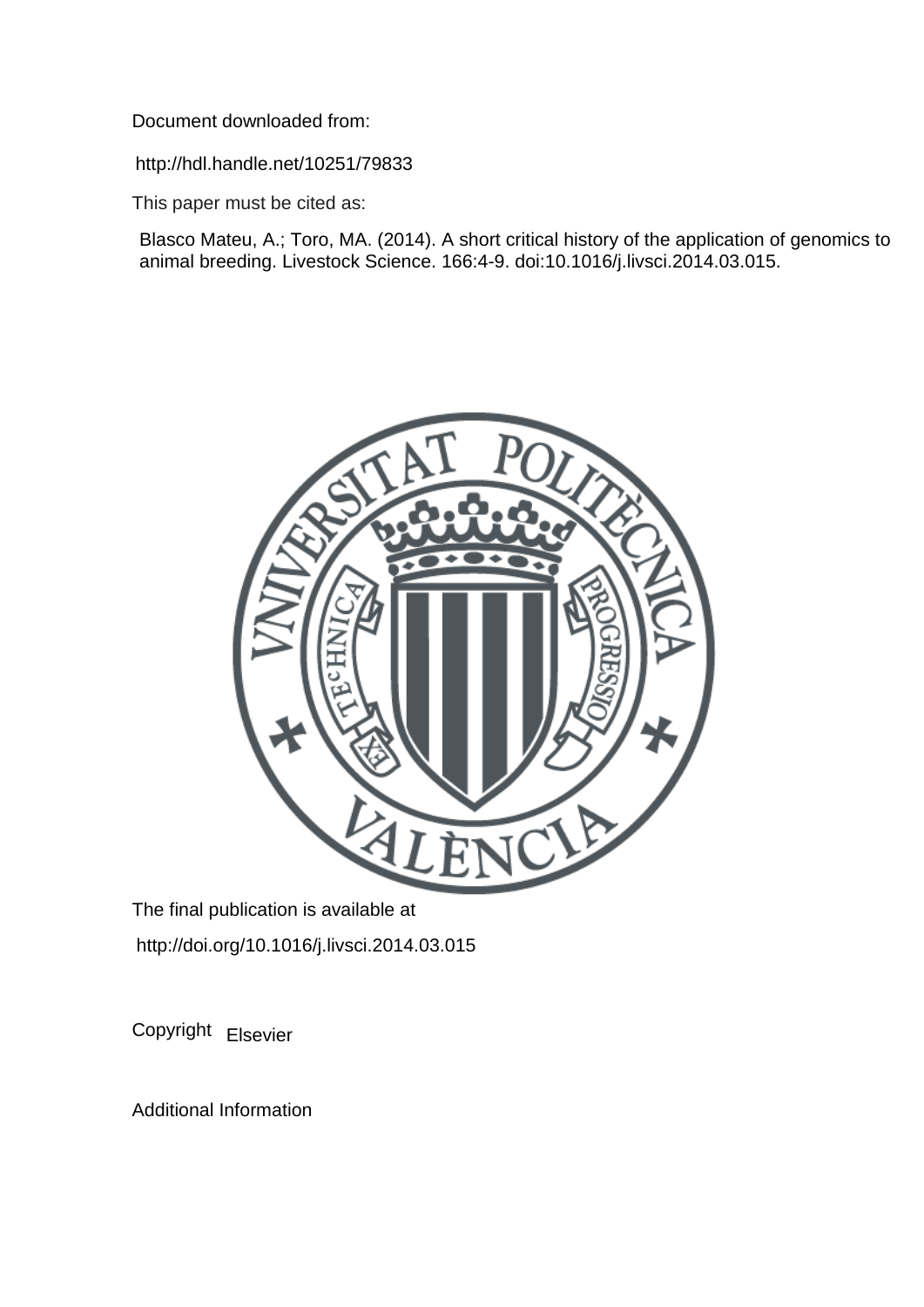# **A SHORT CRITICAL HISTORY OF GENOMICS**

# **Agustin Blasco<sup>1</sup>\*, Miguel Angel Toro<sup>2</sup>**

- <sup>1</sup>Institute of Animal Science and Technology. Universitat Politècnica de València
- P.O. Box 22012. València 46071. Spain. [ablasco@dca.upv.es](mailto:ablasco@dca.upv.es) Phone:+34963877433
- <sup>2</sup> Departamento de Producción Animal. ETS Ingenieros Agrónomos. Ciudad Universitaria.
- 28040 Madrid. Spain. [miguel.toro@upm.es](mailto:miguel.toro@upm.es)
- \*Corresponding author
-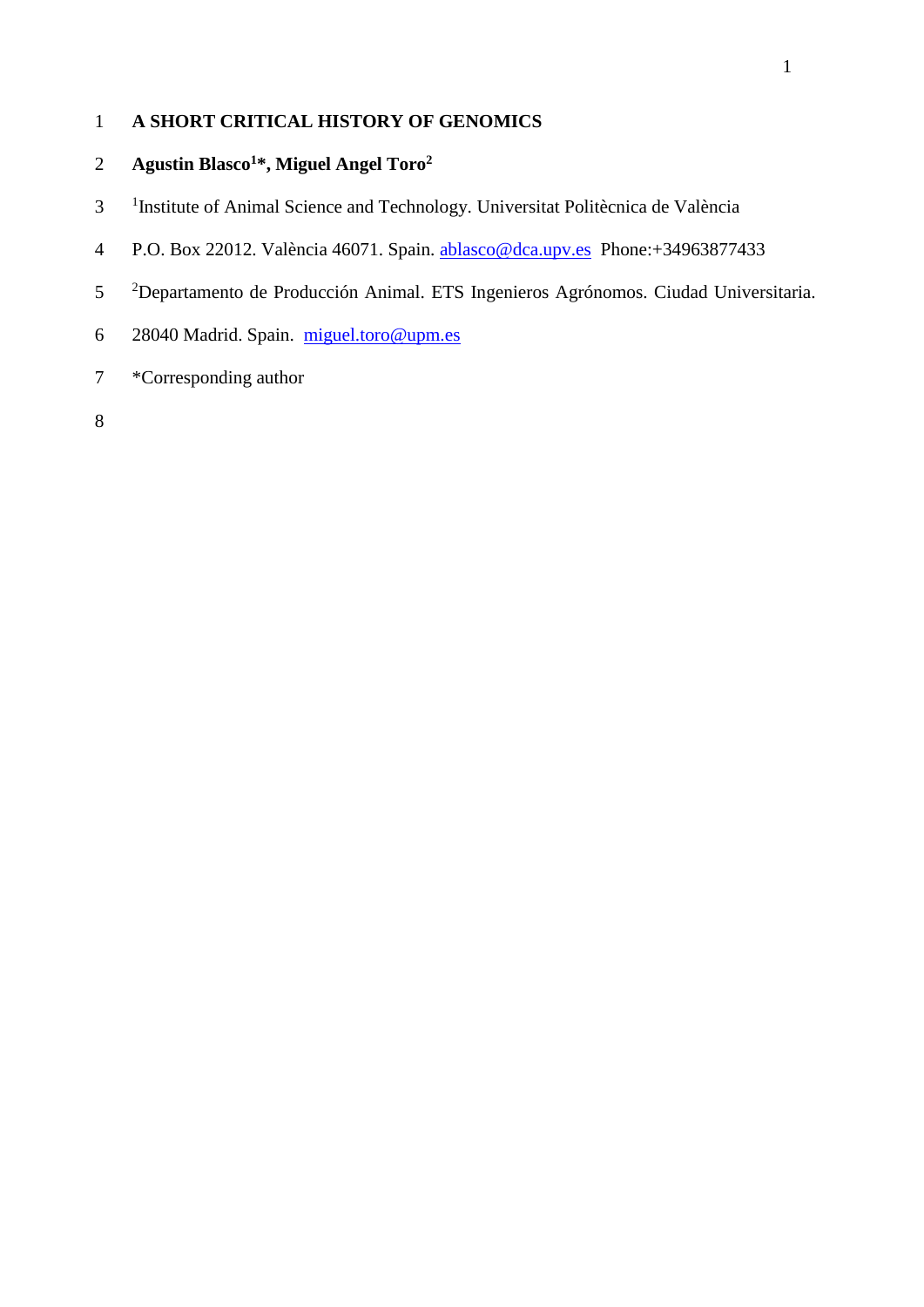Two scientific schools have been coexistence from the beginning of genetics, one of them searching for factors of inheritance and the other one applying biometrical models to study the relationships between relatives. With the development of molecular genetics, the possibilities of detecting genes having a noticeable effect in traits augmented. Some genes with large or medium effects were localized in animals, although the most common result was to detect markers linked to these genes, allowing the possibility of assisting selection programs with markers. When a large amount of simple and inexpensive markers were available, the SNPs, new possibilities were opened since it was not needed the presence of genes of large or medium effect controlling a trait, because the whole genome was scanned. Using a large amount of SNPs permits having a prediction of the breeding value at birth accurate enough to be used in some cases, like dairy cattle, to halve its generation interval. In other animal breeding programs, the implementation of genomic selection is less clear and it should be carefully studied the way in which it can be useful. The need of large populations for associating phenotypic data and markers, plus the need of repeating the process continuously, complicates its application in some cases. The implementation of the information provided by the SNPs in current genetic programs has lead to the development of complex statistical tools, jointing the efforts of the two schools, factorial and biometrical, that nowadays work closely related. The inclusion of new sources of variation line transcriptomics, metabolomics or epigenetics will represent a challenge in the near future.

**KeyWords**: SNPs, genomic selection, QTLs, animal breeding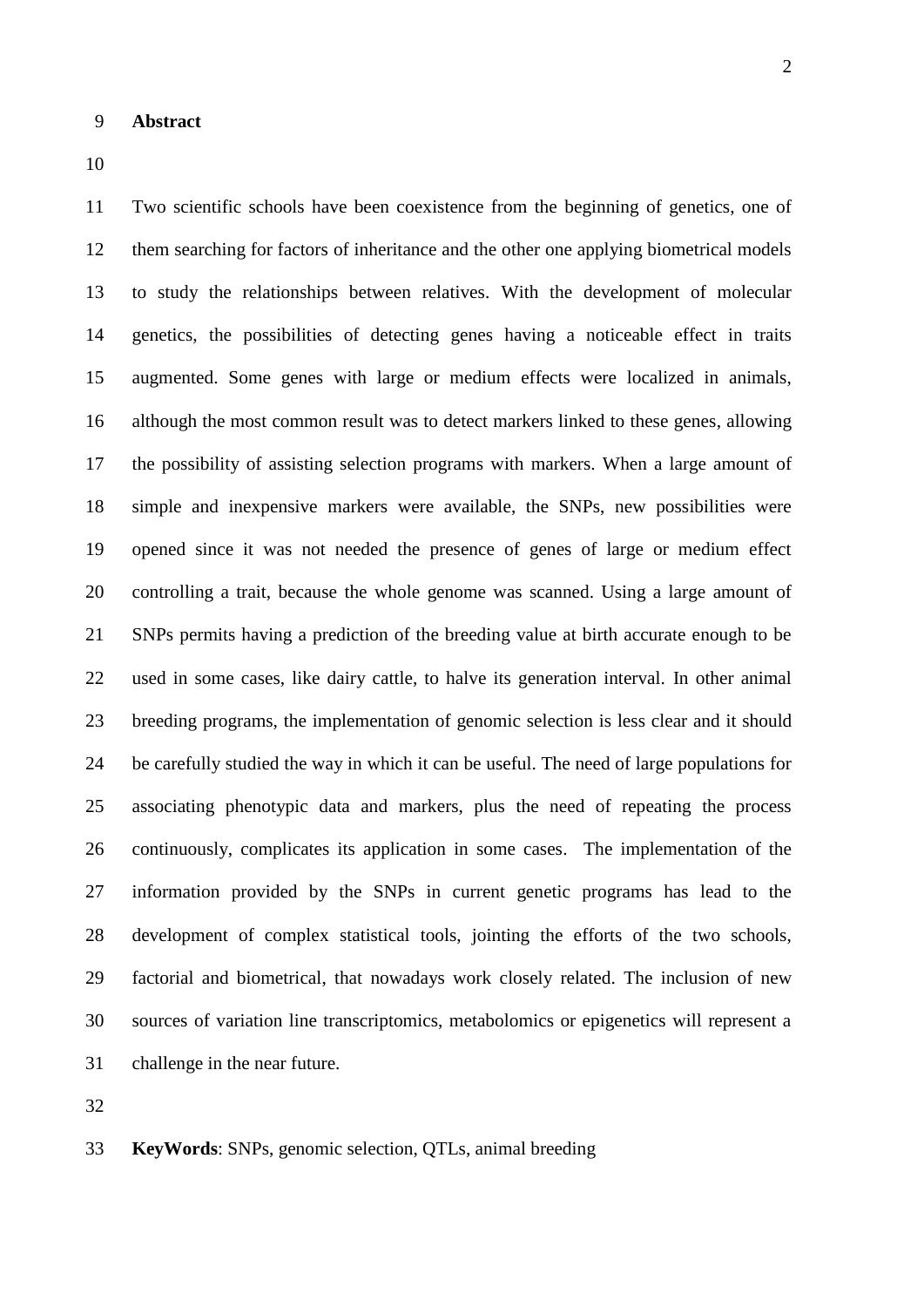### **1. The long and windy road to genomic selection**

### **1.1.** *Genetics and animal breeding*

 From the beginning, there were two scientific traditions in genetics and in its applications to Animal breeding. The first, that we can call molecular tradition, starts with Mendel and its aim is to locate and characterized from a biochemical point of view those factors that form the genetic program hoping to someday manipulate it for our benefit. The second, whose origin can be traced to Galton, and that we can call statistical tradition, study the manifestation of the genetic program in the quantitative traits through the correlations among relatives with the objective of inducing a genetic- economic change in the productive traits. These two traditions have not been kept as a two separate scientific schools but they intermix or separate depending on their respective achievements. Moreover, some prominent animal breeder like Alan Robertson could represent both traditions.

 The study of enzymatic polymorphisms through electrophoresis open new ways, in the 60's, to investigate the genetic variation of animal populations, that in the case of livestock disposal, until then, of blood groups and mutants of color as the unique genes of known inheritance (Neimann-Sorensen and Robertson, 1961). The electrophoresis allowed studying genes independently on whether they show phenotypic variability or not, and revelaed an increasing genetic variability. However, only a handful of genetic variants were detected due to the limitations of the technique.

### **1.2** *The QTL explosion and deception*

 The advent of the new techniques of DNA analysis marks the beginning of the new field of genomics: the scientific discipline of mapping, sequencing and analysing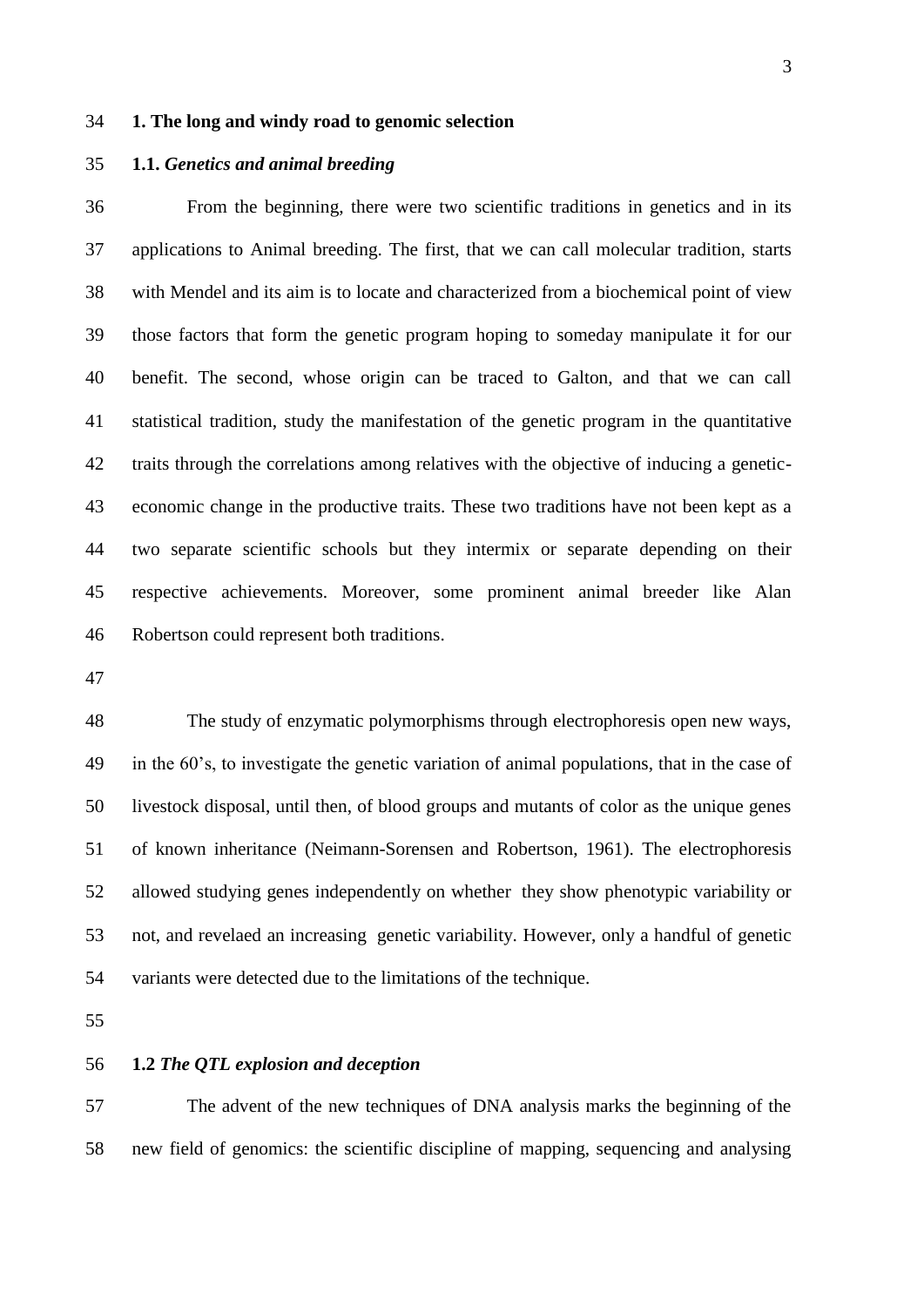genomic level of DNA information. Taking advantage of polymorphic markers called microsatellites, spread throughout the genome, researchers were able to build genetic maps of domestic species and to search for regions of the genome harbouring genes affecting the performance for economically important traits.

 In the 90's the QTL detection experiment started. Methods to detect these loci were reviewed by Andersson (2001). Initially, two basic designs were used. In the first we utilize the linkage disequilibrium between markers and QTL generated by crosses. Typically, animals are generated by crossing breeds that are highly divergent for the traits of interest (for example European wild boar and domestic Large White or junglefowl and domestic White Leghorn chicken). The second design is to utilize mainly the within-family linkage disequilibrium. This design is especially well suited for commercial populations as dairy cattle where large half-sib families are available. This activity has been very successful. In the data base <http://www.animalgenome.org/QTLdb/> the number of reported QTLs are 9862 affecting 653 traits (pigs), 8305 affecting 467 traits (cattle), 3919 for 297 traits (chicken) and 789 for 219 traits (sheep).

 After detecting a QTL, the next task is to locate the gene responsible (causal mutation). In QTL detection studies, we can locate one QTL in a chromosome as a region of about 20-40 cM (probably harbouring 200-400 genes) which made it difficult to identify the underlying gene responsible. To refine the position several actions can be taken: to increase the number of individuals, to do fine mapping or to try the 'candidate gene approach'. All these approaches are difficult, expensive in terms of time and money and not always the success is guaranteed making the location of the responsible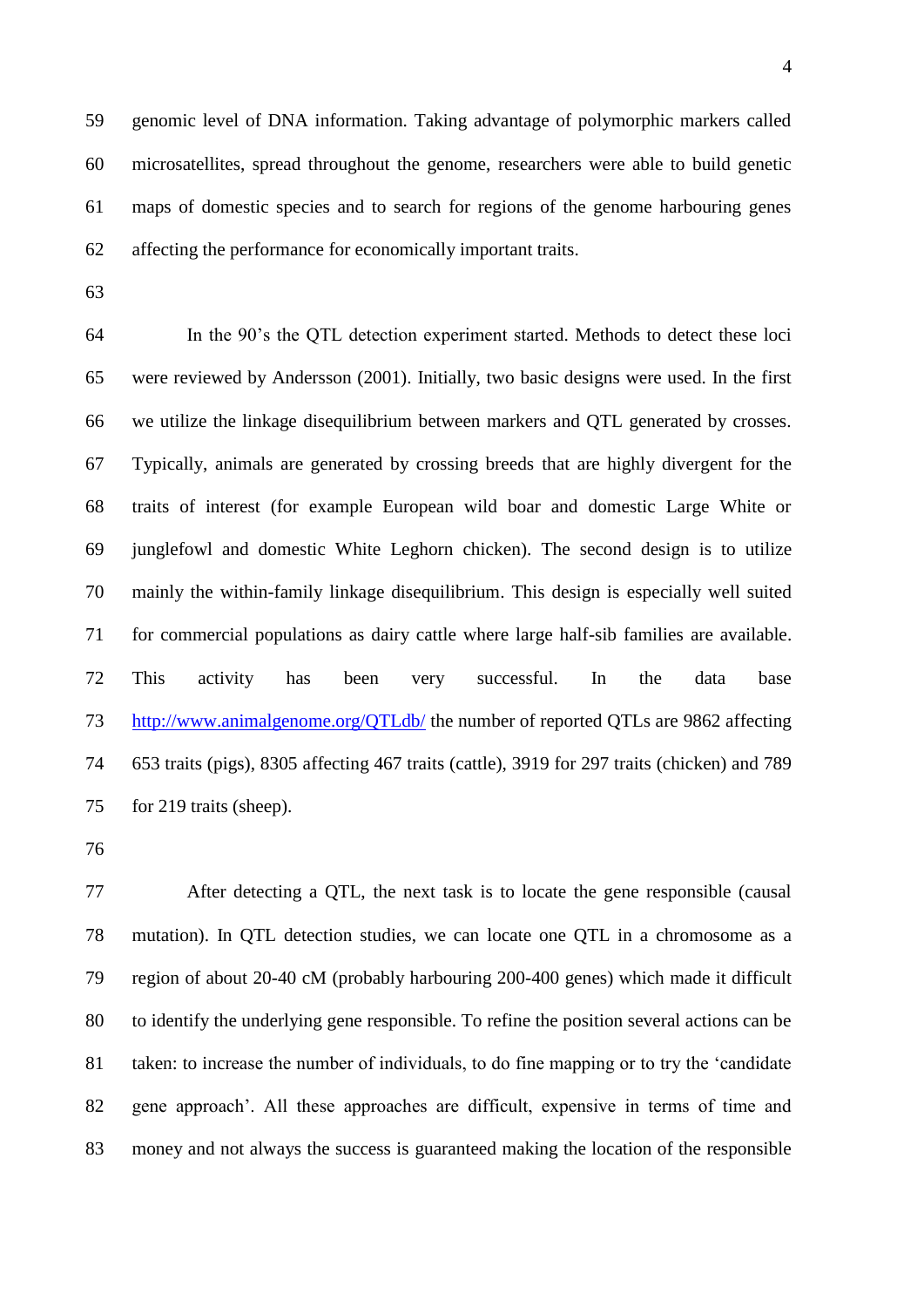gene a formidable task. Georges (2007) describe three successful stories: DGAT1 and ABCG2 that affect milk composition in cattle and IGF2 and MSTN influencing muscle mass in pigs and sheep respectively. Notwithstanding, the difficulties for finding the causal mutations can be illustrated for example by more than 9000 QTLs reported in pigs, of which less than a dozen of causative mutations have been firmly established. Interestingly, the first QTL reported in livestock was FAT1 QTL located in swine chromosome 4 (Andersson et al., 1994), however its causal mutation is still unknown.

#### **1.3.** *Marker-assisted selection*

 One of the main motivations for QTL detection in domestic animals is Marker Assisted Selection (MAS). The usual way of thinking of MAS is a three step process. First, detect one or several QTLs. Second, find the gene responsible (causal mutation). Third, increase the frequency of the favourable allele either by selection or by introgression. There are some examples as the halothane gene in pigs or the Booroola gene in sheep. This strategy should better be called Gene Assisted Selection. Another approach is to use markers that are in linkage disequilibrium or linkage equilibrium with QTLs. All these applications, from a commercial point of view, were reviewed by by Dekkers (2004).

 The theory underlying MAS was greatly clarified by Lande and Thompson (1990). If the phenotype and the true QTLs for a trait were known the advantage of QTL-selection response with respect to phenotypic selection would be 1/*h*, where *h* is the square root of the heritability. Thus for heritabilities of 0.10, 0.25 y 0.50 the advantage would be huge: 316%, 200% and 140 % respectively. If markers explain just *p* percent of the additive variance the advantage would simply be  $\sqrt{\frac{p}{h}}$ . They also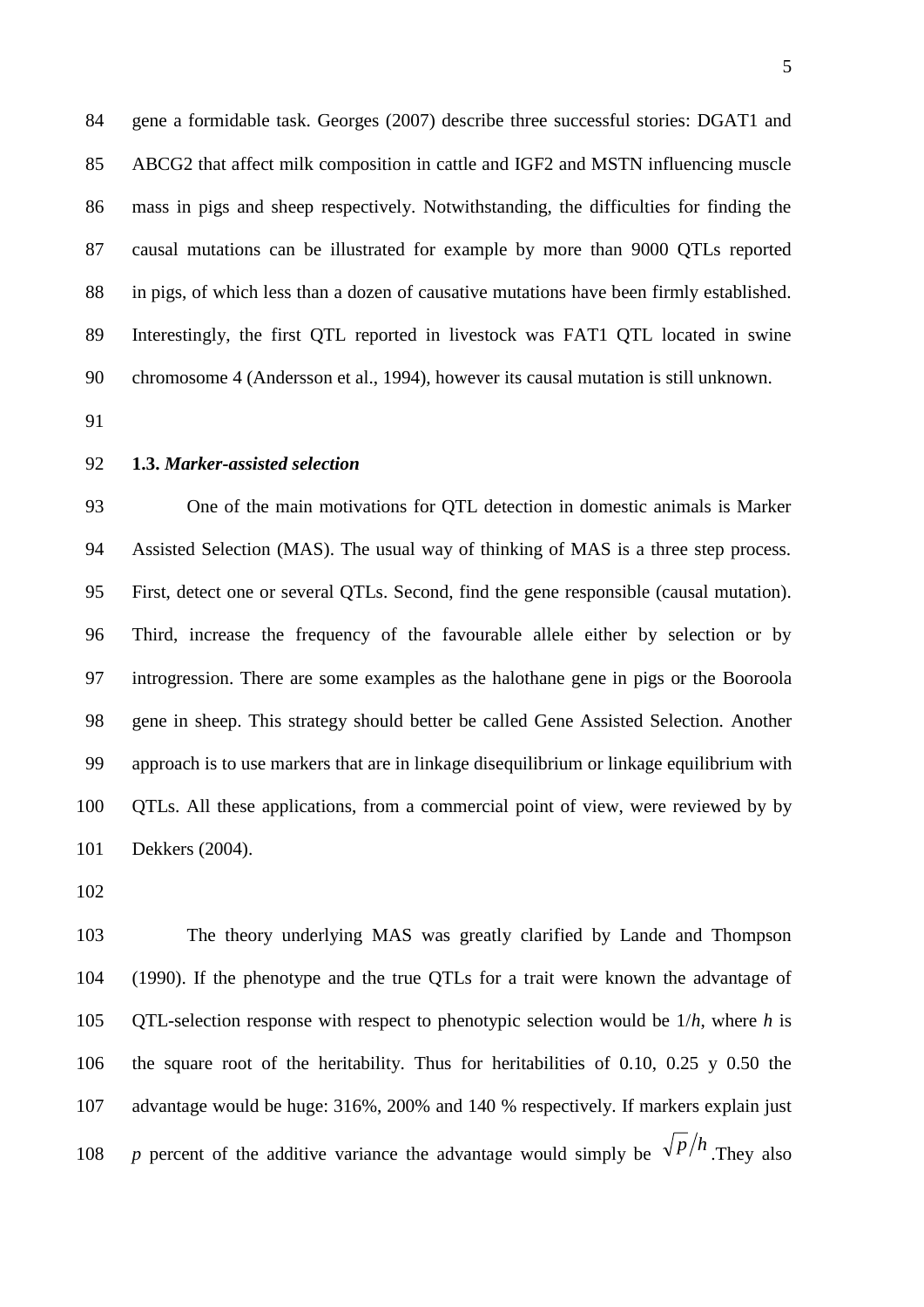developed selection indices that combine individual and family phenotypic information and molecular scores. In the paper the authors assume that linkage disequilibrium among markers and QTLs is the key factor for the success of MAS and therefore they consider a cross population as the more appropriate one.

 The impact of MAS in livestock breeding programmes has been modest because the QTL that exceed the chosen significance thresholds usually account only for a minor fraction of the trait variance. However, Smith and Smith (1993) stressed that the number of markers was the only limitation for the success of MAS, even in panmictic populations. They realized that it would be a question of time that enough number of markers where available and urge labs to accomplish the task.

### **2. Genomic selection**

#### **2.1.** *Many available markers at an affordable cost*

 Meuwissen et al. (2001) proposed what nowadays is called *genomic selection*. It is rooted it two assumptions that now have been accomplished. The first is that panels with tens of thousands of markers will be available together with cost-effective genotyping procedures, and the second is that marker-density will be sufficient for all responsible genes of a trait to be in linkage disequilibrium with flanking markers. The consecution of genomic projects in several domestic species has allowed that a large numbers of SNPs were discovered as a by-product of sequencing or in subsequent re- sequencing. Although we are still far from latest human SNP chips with over 3,000,000 SNPs, commercial 'SNP chips' exist for cattle (750,000), dogs (250,000 SNPs), sheep (56,000 SNPs), pigs (60,000 SNPs), horses (55,000 SNPs) and chickens (600,000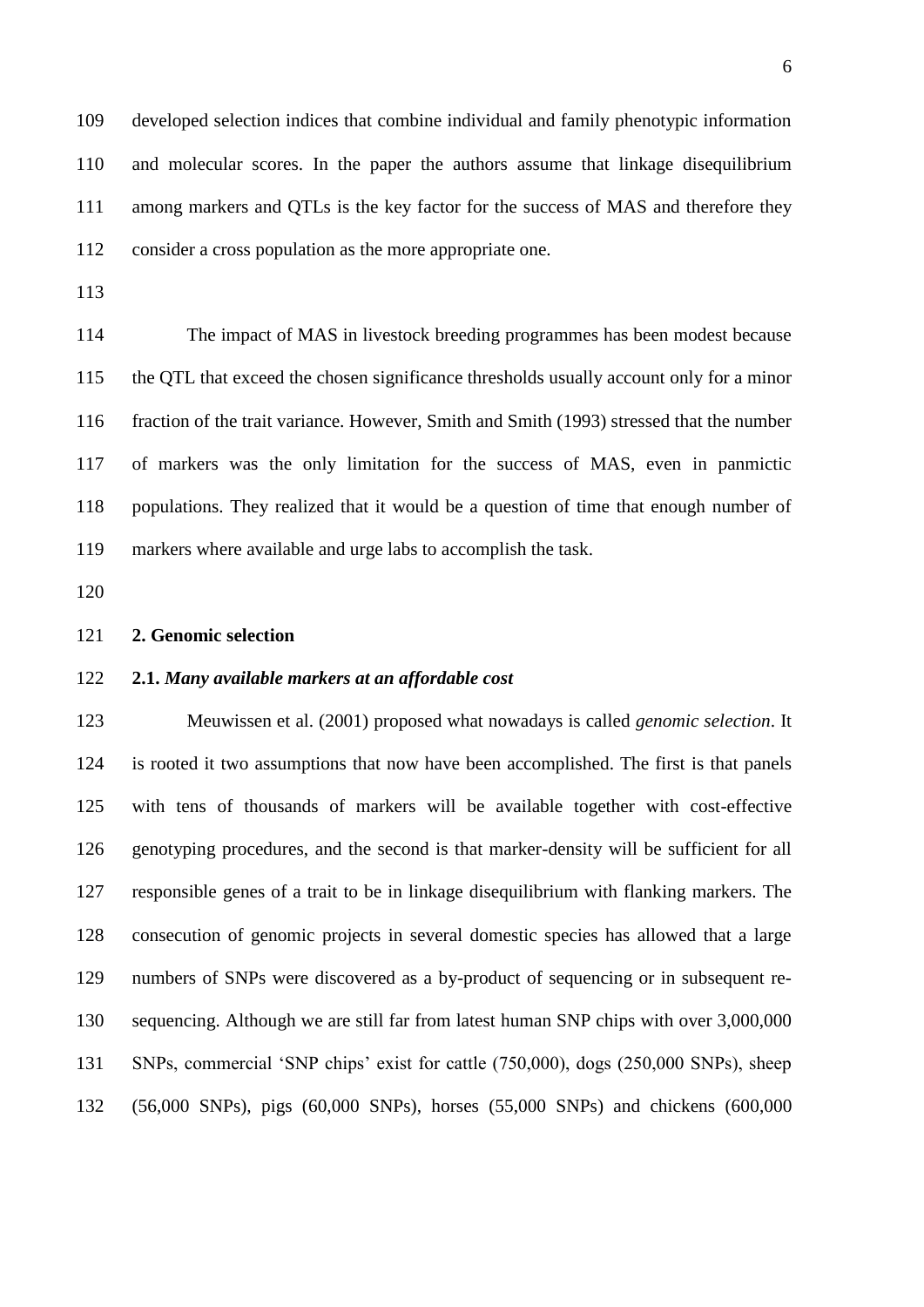SNPs) that can be easily genotyped using the same well established technology that in human and as with a reasonable cost.

 In the simplest terms, genomic selection is a two-step process. First, estimate the effects of markers (>50000 SNPs) in a reference (training) population that has been phenotyped and genotyped. Second, use this information to predict the breeding value of candidates to selection in a testing (evaluation) population that has been only genotyped for the previous markers. Conceptually, the main difference between genomic selection and MAS is that genomic selection uses a panel of dense markers so that all QTLs are in linkage disequilibrium with at least one marker. For this reason some authors called Genome Assisted Selection. However, although the Smith and Smith (1993) prediction that MAS would be a fact when the number of markers were huge was prophetical, other prediction, such that not new sophisticated statistical methods would be needed, has clearly failed. Genomic selection has advent together with a galaxy of new statistical and computational methods basically dealing with what is usually called the "large *p* and small *n* problem"; i.e., how to analyse problems where the number of variable are far more large than the number of observations.

### **2.2.** *How many SNPs?*

 The continuous decreasing of genotyping costs permits to predict that in a near future higher density chips and finally the whole genome will be available. However it seems that the predictive capacity of having the whole genome sequenced will not be much higher than the one obtained by using the current 50,000 SNPs markers. In a recent research with Drosophila, Ober et al. (2012) showed that the predictive ability using the whole genome (2,5 million SNPs) was the same as using 150,000 SNPs. In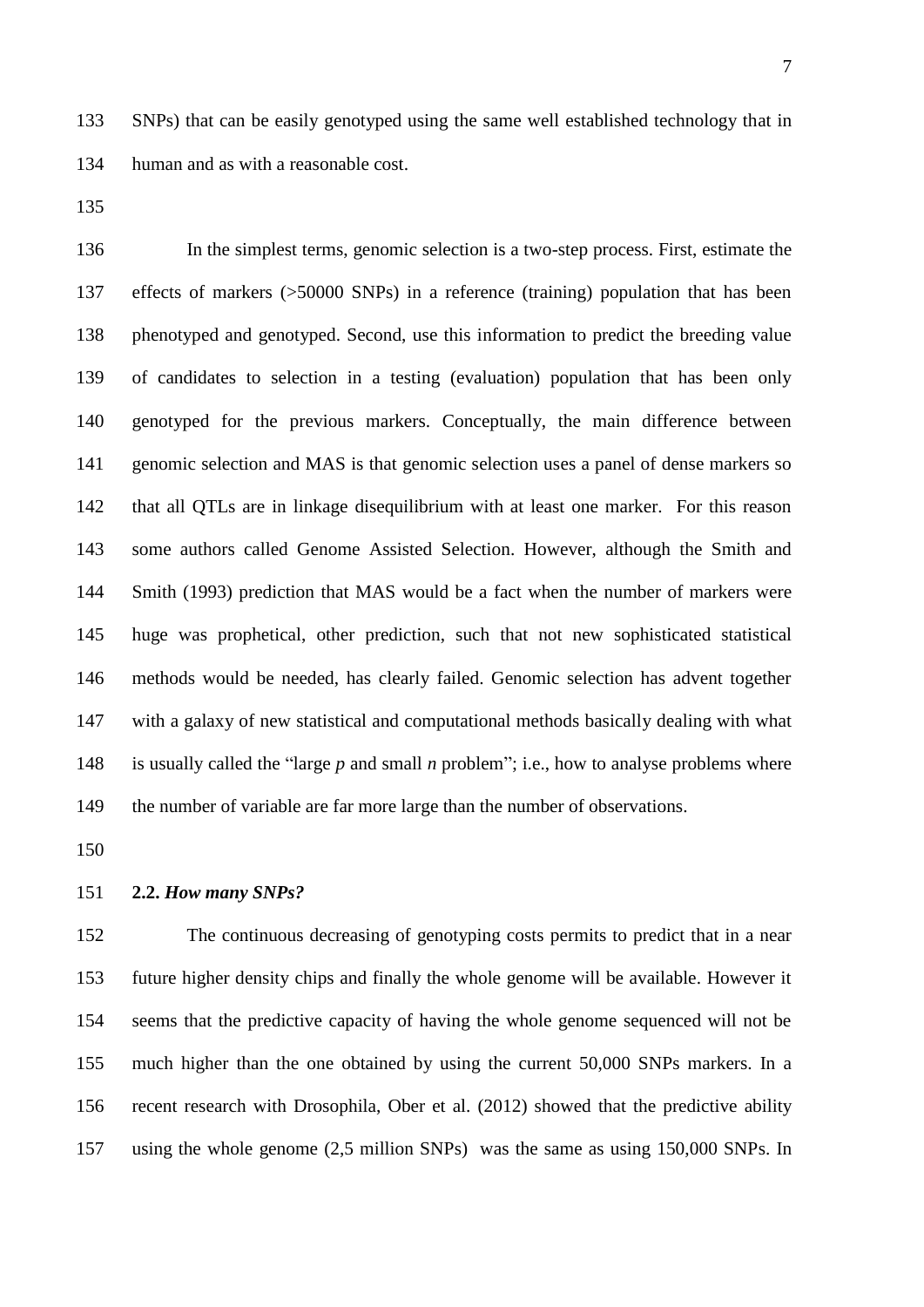dairy cattle Van Raden (2011) obtained a gain in reliability of only 1.6% when using 500,000 markers instead of 50,000, and using imputation techniques even low density marker panels (3,000 SNPs) can give a similar predictive ability in dairy cattle (Berry and Kearney, 2011) and pigs (Wellmann et al., 2013; Cleveland and Hickley, 2013). However, it has been claimed a twofold advantages for the use of the whole sequence because all causal loci would be included; the first is that we will be sure that all QTL will be included and therefore deterioration of linkage disequilibrium along generations could be alleviated (Meuwissen and Goddard, 2010), and the second is that multibreed evaluations could be probably more precise. Both topics need to be investigated more deeply; for example, causal mutations are expected to be originated in a breed or a line, but not in other breed, thus predictions from one population will not apply to other population; in any case the sequence depth will be critical (Pérez-Enciso, 2014). Another advantage of using the whole sequence is avoiding the ascertainment bias originated by marker preselection. Markers are preselected with the aim to be segregating, which produces an overestimation of variability, affecting the estimated relationship between individuals.

- 
- 

# **2.3.** *The promises of genomic selection*

 Genomic selection has been met with a lot of enthusiasm and some breeding companies are re-designing their breeding programs. The idea is that using genomic selection we can potentially predict the breeding values for selection candidates at birth with a higher accuracy that the classical pedigree index. Consequently we can select animals at an early age and it is expected in some cases to double the rate of genetic improvement per year. For example, in dairy cattle an optimal breeding design with genomic selection will be more or less as follows: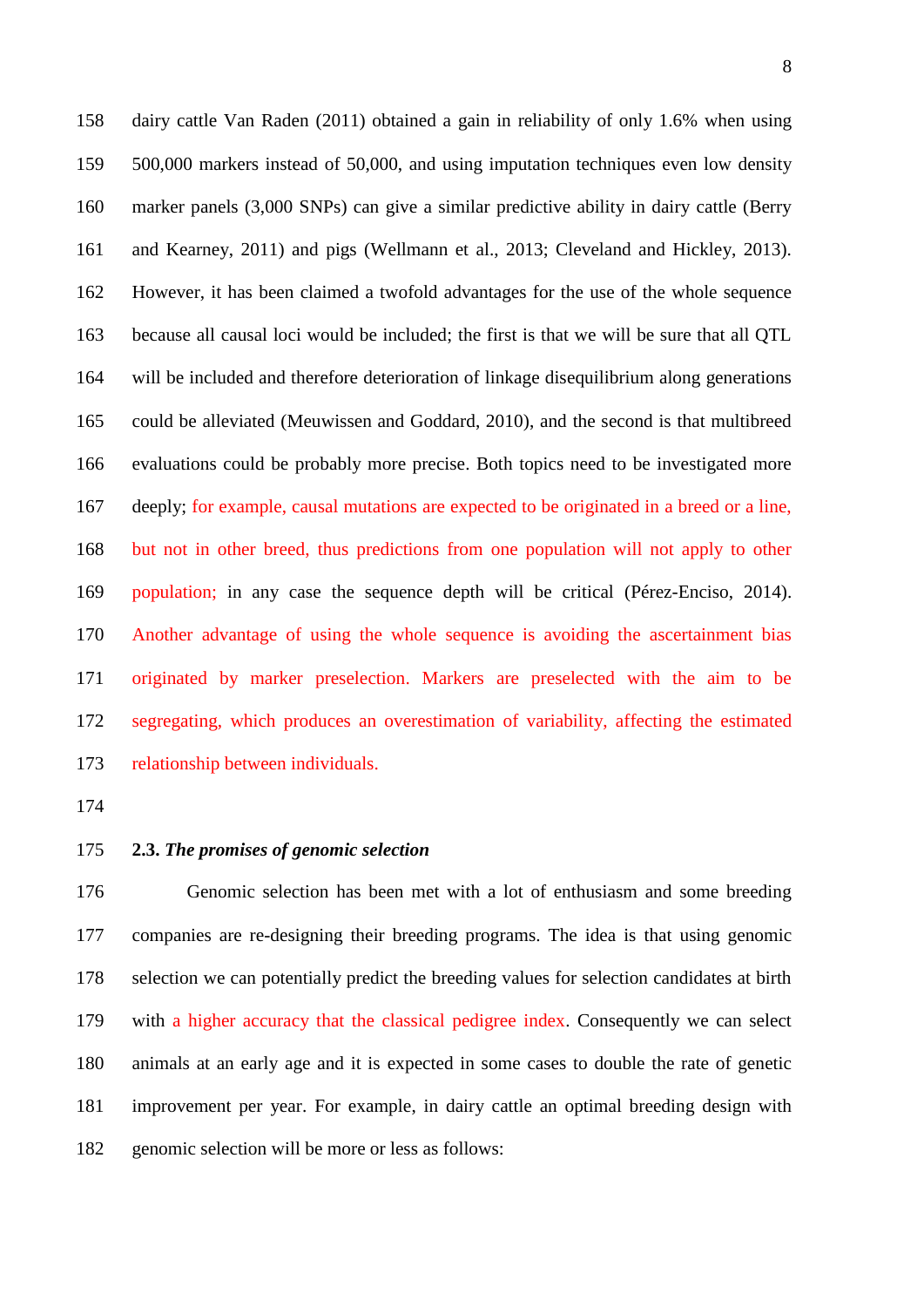- a) Genotype a large number of bull calves from the population.
- 184 b) Calculate GEBVs for these calves (accuracy  $= 0.8$ ).
- c) Select team based on GEBV and sell semen from these bulls as soon as they 186 can produce it. The generation interval will be reduced from  $\sim$ 4 yrs to  $\sim$  2 yrs and the rate of genetic gain will be doubled.
- 

 In prolific species the advantages of using genomic selection are much less clear. The schemes of animal breeding are based in selecting in nucleuses of selection to provide animals to the multipliers that will provide crossbred females and sometimes crossbred males to the commercial farms. In these schemes genomic selection will not have its main effect by reducing the generation interval, since no progeny test is performed. Moreover, the sires and dams have a much lower value than in dairy cattle, preventing the use of genomic selection due to its cost. However, some simulation studies have shown that genomic selection can be cost-effective in pigs using imputation techniques (Cleveland and Hickey, 2013), and Lillehammer et al. (2013) estimates an increase in genetic progress about a 10% higher when using genomic selection in the pigs national Norwegian program.

**3. Difficulties in implementing GS**

## **3.1.** *The need of large training populations*

 The first problem encountered when working with GS is the need of having accurate enough equations to relate SNPs with phenotypic information. Large training populations are required to obtain acceptable accuracies for breeding values (Goddard and Hayes, 2009). Training populations can be composed of several thousand animals in dairy cattle (Wensch-Dorendorf et al., 2011), but selection nucleus in rabbits and pigs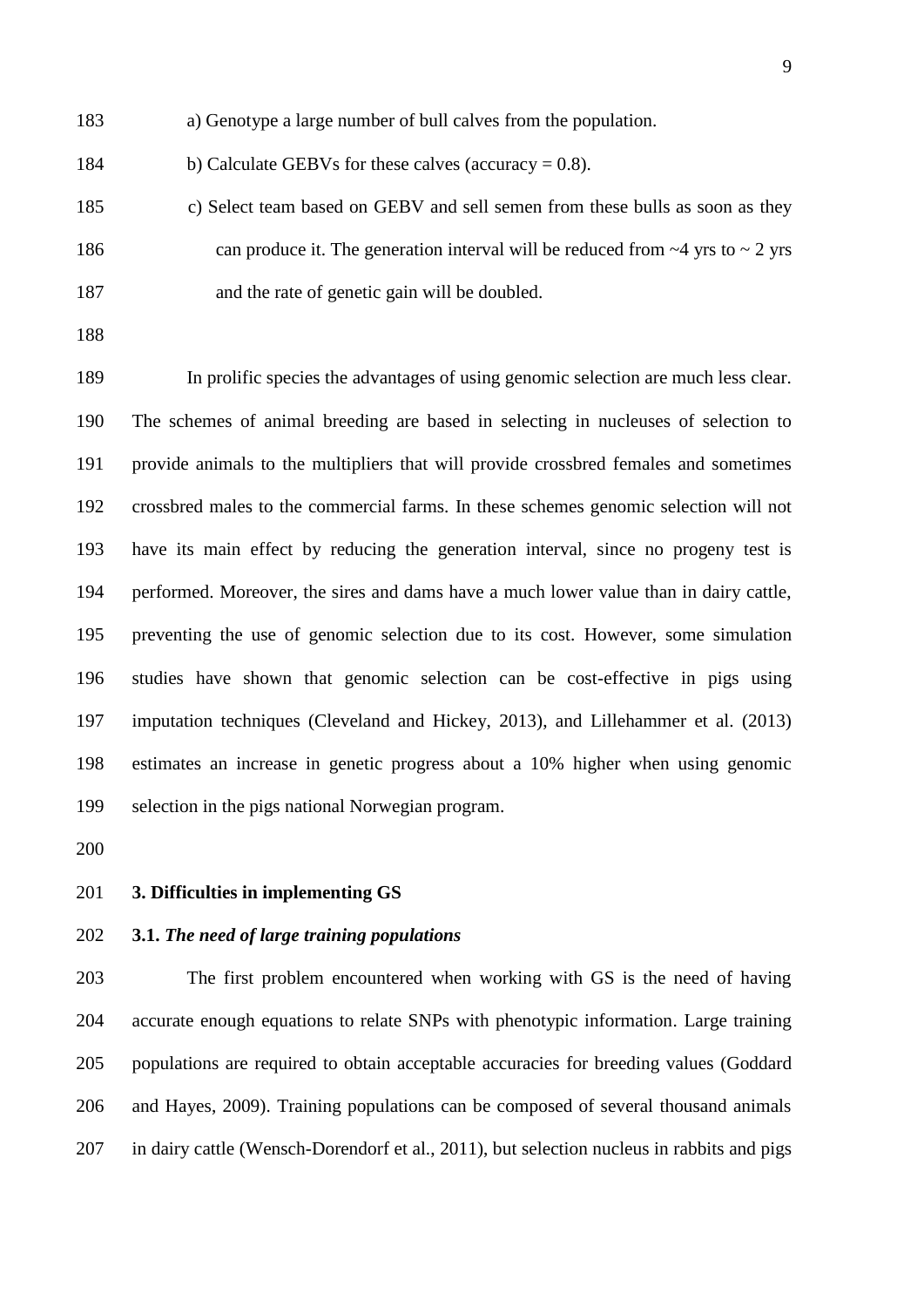are often composed of 12 to 20 males and 120 to 250 females, thus the effective population number for reproductive traits may be very small, and even for growth traits it will not be easy to collect a large number of animals for the training population high enough, a problem that can also take place in birds, even for larger nucleus sizes. Although there are some national programs in pigs, the difficulty of needing a large training population remains, even when phenotyping is easy as in litter size, because low heritability traits require larger training populations. Haberland et al. (2013) suggest a minimum number of 1,000 animals in a training population in pigs. Several strategies have been proposed for national programs (Lillehamer et al., 2013), and some strategies can be examined implying larger training populations by using several generations 218 (Chen et al., 2012), or animals from multipliers, closely related to the nucleus animals. Effectiveness of GS is higher when the training population and the animals to be selected are closely related; the use of GS for unrelated animals would require fantastic figures for training populations (Meuwissen, 2009).

# **3.2.** *The need of continuous phenotyping*

 One of the expectations generated by GS was the use of it in traits that are expensive or difficult to measure, for example meat quality traits. Selection produces LD between the markers and the QTLs affecting the traits and GS is based in using these associations to avoid measuring the expensive traits. However, some meat quality traits are scarcely related to traits that are selected, and in any case the LD is being lost generation by generation. Some simulation experiments have shown that accuracy using the same markers is rapidly lost generation by generation and new training populations are required (Soneson et al., 2009; Ibáñez and Blasco, 2011). When continuous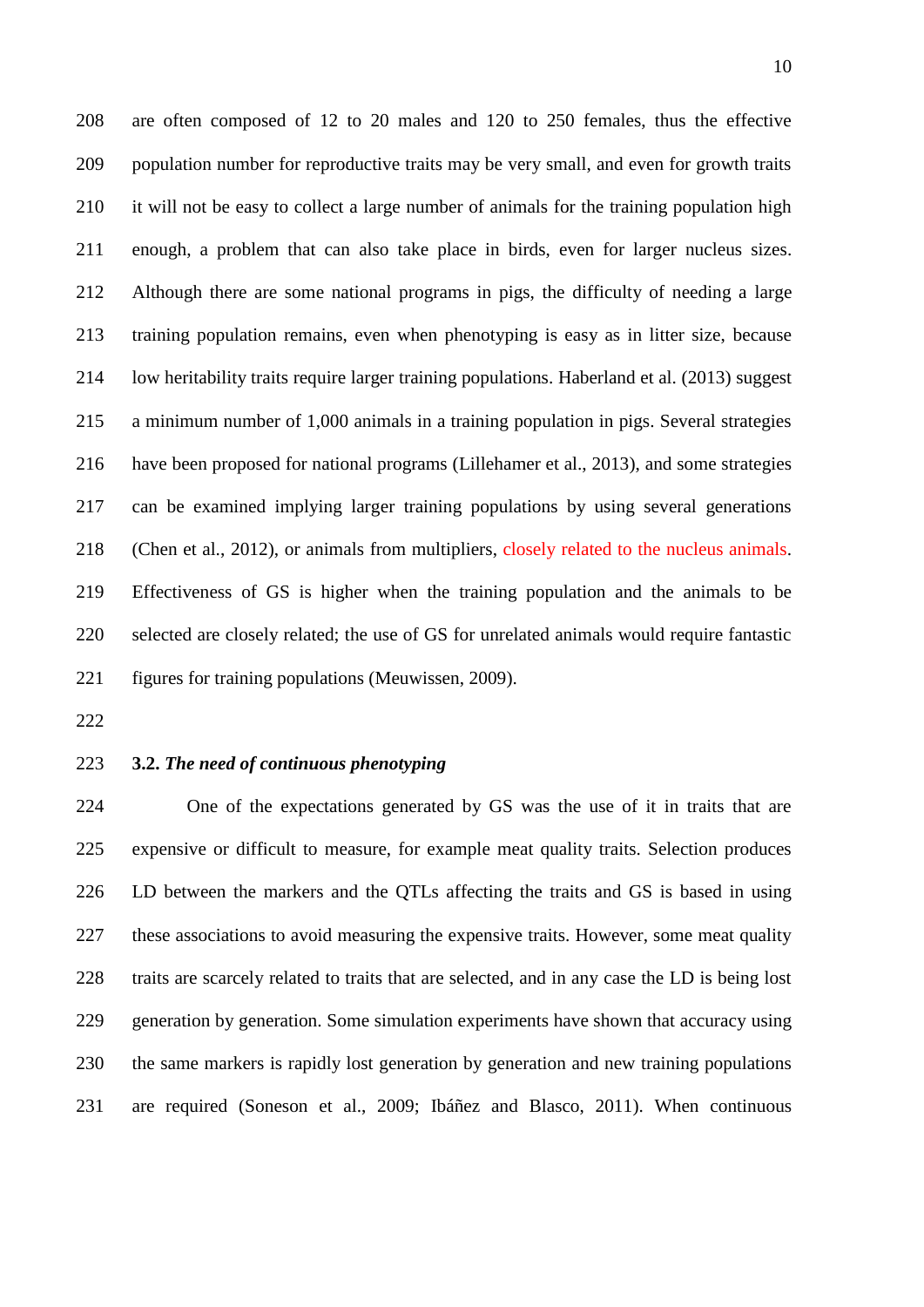phenotyping is required and large training populations are needed, GS becomes less attractive for traits that are expensive to be measured.

- 
- 

# **3.3.** *New problems for genetic evaluation*

 The use of genomic information presents new problems in predicting breeding values. Genetic evaluation in commercial programs is nowadays widely based in BLUP, ensuring unbiased estimates if the full relationship matrix and all data used in selection are included in the evaluation. Preselecting bulls in dairy cattle using genomic information can lead to biased predictions with lower accuracy, as it has been noted by Patry and Ducrocq (2011), leading to a decrease in genetic progress and distorting international dairy bulls comparisons (Patry et al., 2013). Integrating genomic and phenotypic information for predicting breeding values in a single step has been proposed by Legarra et al. (2009), but the computing cost is much higher and requires specific strategies for solving the equations (Legarra and Ducroq, 2012). Including non additive effects in the model or nonlinear traits as longevity produces further complications. An intensive research is now being developed in this area, and the progress of computing speed and capacity will help in solving computing problems that prevent the current implementation of the proposed solutions to one step evaluation.

## **3.4.** *The lack of robustness of simulation studies*

 The interest of using genomic selection has been mainly examined by simulation experiments, as formerly happened when examining the interest of marker assisted selection or the use of QTLs in selection programs. Useful as they are, simulation experiments represent a simplification that sometimes can lead to different conclusions when the parameters used change, therefore they should check the robustness of the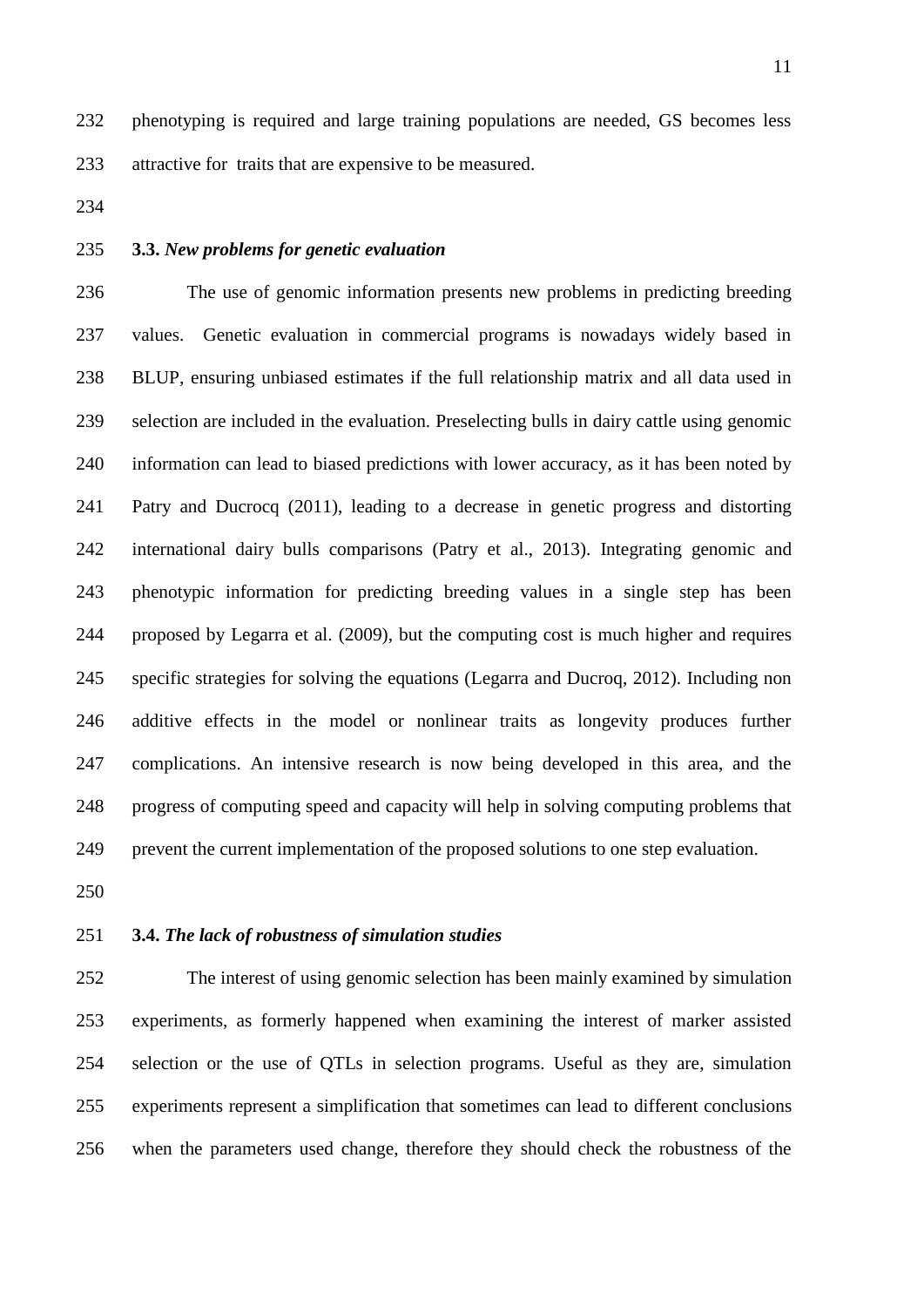conclusions and avoid presenting excessively favorable frames for genomic selection. This can happen when the training population and the population in which genomic selection is evaluated are too close, when genetic parameters are excessively optimistic, when the model for generating the data and the model for analyzing it are the same, etc. For example, often an additive model generates the data and an additive model analyzes 262 the results; in this case it might be interesting to check the robustness of the simulation by generating data with non additive genetic effects, common environment not considered, interactions genotype x environment, etc., and analyze results with the usual additive model. García-Cortés et al. (2014) have shown that with inbreeding the coefficient of dominance cannot be estimated with biallelic markers such as SNPs. And as Schaeffer (2006) said, if epistatic effects are large, then the accuracy of genomic breeding values may never reach 0.75 (Schaeffer, 2006).

 Another example is the use of excessively optimistic genetic parameters; for example, Piles et al. (2014) review the response to selection in rabbit experiments, and the actual responses obtained are consistent with values of heritabilities of 0.03 instead of the heritability of 0.10 often used for simulation experiments. In pigs, response to selection for litter size has been variable (see review in Blasco et al., 1995) showing that it is difficult to choose a single value of the parameter for simulation experiments. The efficacy of genomic selection when heritabilities are very low is questionable, since extremely large training populations are needed and low accuracy equations are obtained that can add little to the accuracy obtained by classical methods. Checking the robustness of the simulation experiments would permit to generalize their results further than the precise circumstance that the simulation describes.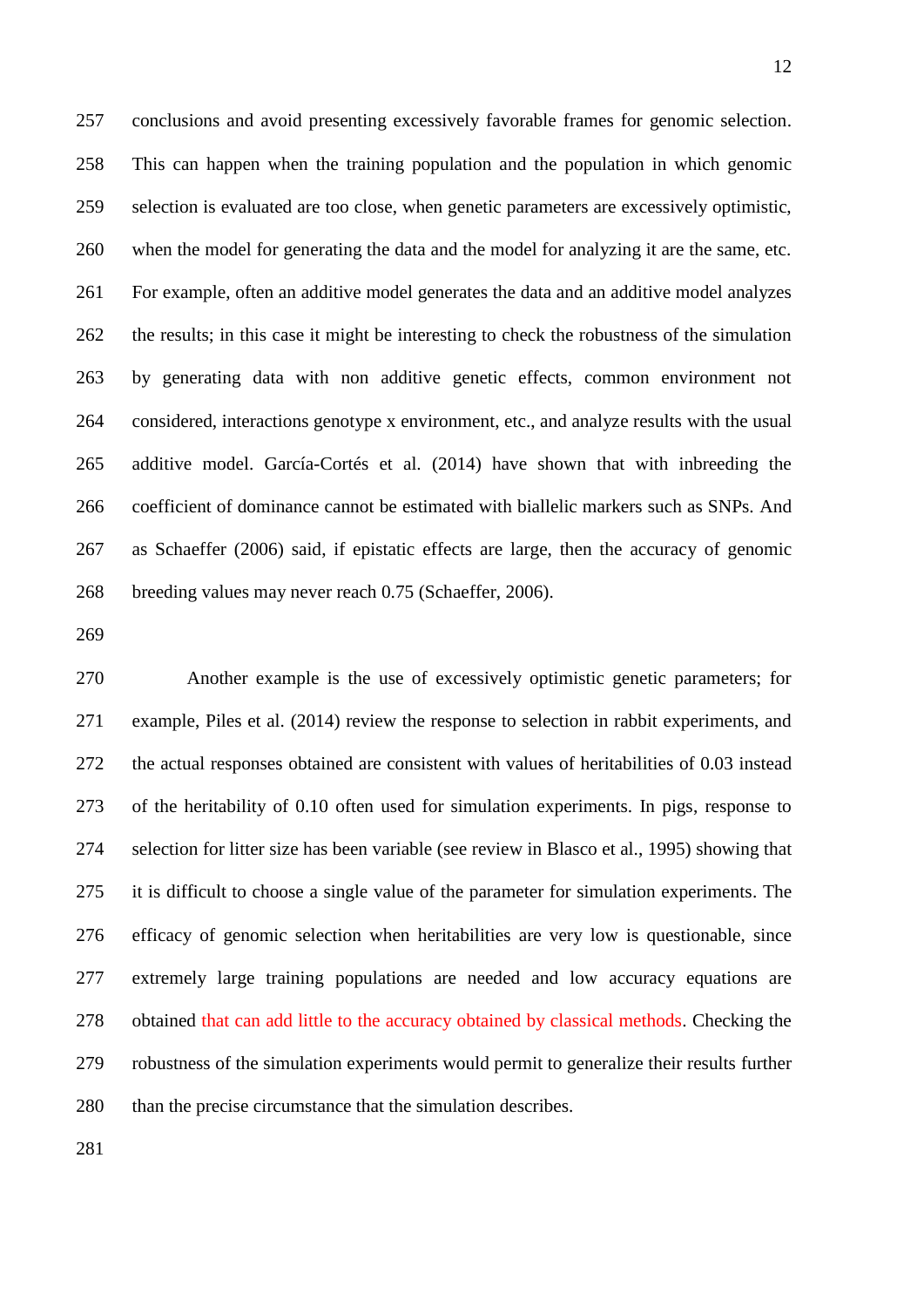### **3.5.** *Implanting GS in current breeding schemes*

 Some of the difficulties for implanting genomic selection come from the characteristics of current breeding schemes. In prolific species, selection is performed in relatively small selection nucleuses in which several lines are selected for several traits in order to produce a crossbreeding female and sometimes a crossbreeding male. Often 287 the benefits of genomic selection are referred to a single trait which was the object of a simulation experiment or an analysis with real data; however, the benefits of genomic selection should be evaluated considering not only its efficiency in improving the accuracy of one trait, but also its contribution to the genetic response on the aggregated genotype; i.e., on the economic additive value. For example, genomic selection can improve the accuracy on food conversion rate by genomic selection having an important effect on the response to selection for this trait (González-Recio et al., 2009); but often the genetic correlation between food conversion rate and growth rate is high, therefore if both traits are included in the selection index, as they usually are, the improvement in the aggregate genotype obtained by using genomic selection for food conversion rate is more limited. Some traits currently used in breeding programs have a high heritability (for example, fat content in pigs) or an extremely low heritability (for example litter size in rabbits and to some extent in pigs). In both cases the benefits of genomic selection are less clear than in dairy cattle. Undoubtedly, the prestige of using genomic selection can modify the market quota of some Companies, constituting genomic selection a value in itself, but the discussion of its impact in the market is out of the limits of the present review.

**3.6.** *The cost of genotyping*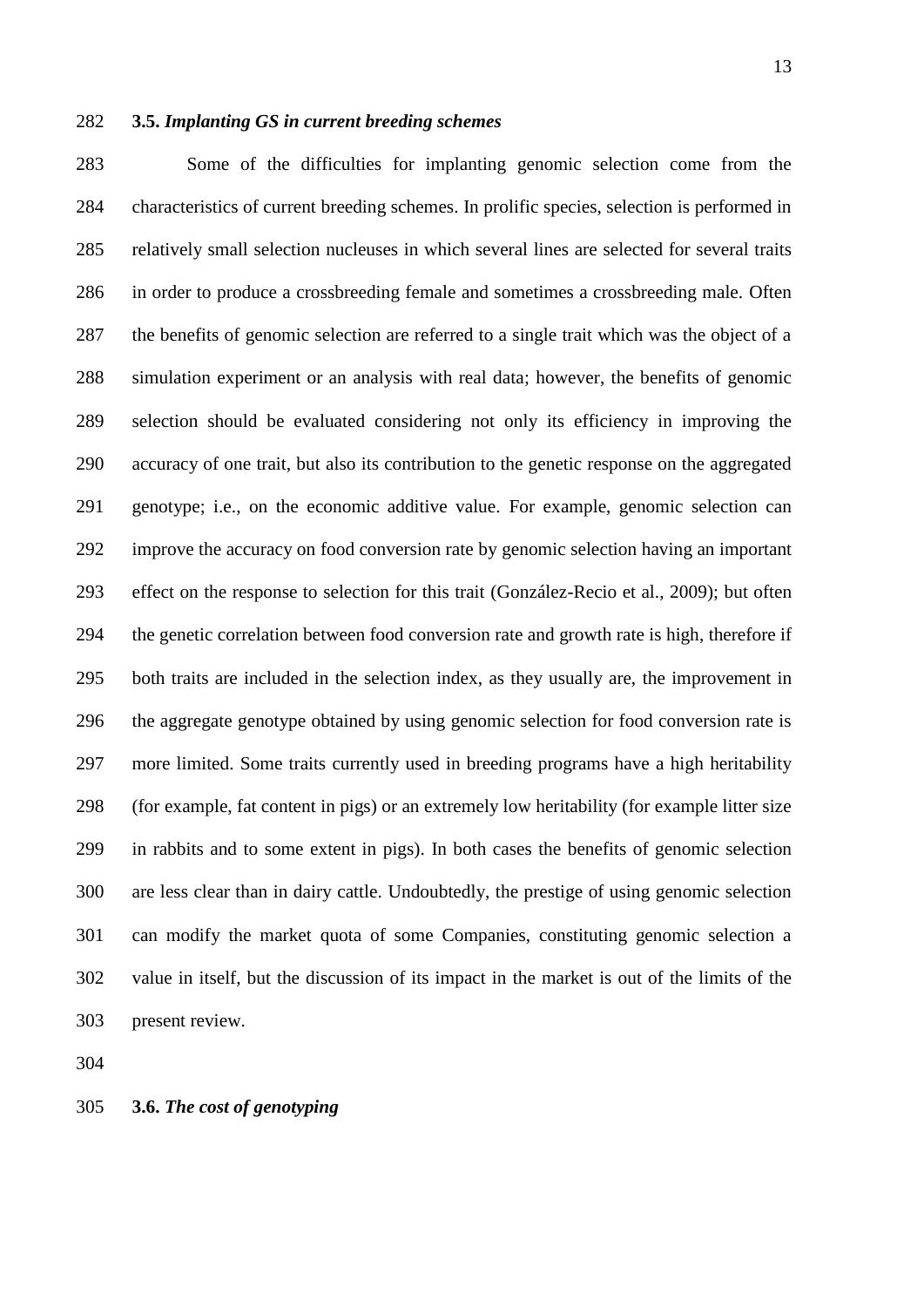Cost of genotyping has been dramatically reduced in the last years allowing the implantation of genomic selection in dairy cattle in many countries at a reasonable cost. In general, 45,000 SNPs are used in bulls and low-density 3,000 SNPs chips are used for genotyping cows, heifers, and calves on commercial dairy farms for less than \$50 per animal (Van Eenennaam et al., 2014) using imputation techniques. Nevertheless the cost is still important enough to prevent using extensive genotyping in some species in which the breeding animal has a low value and several lines are used for the final crossbred product, like rabbits, pigs and poultry. Van Eenennaam et al. (2014) discuss some possible cost/effective implementation of genomic selection in pigs and poultry, based in the use of low density chips and imputation, but standard solutions are far to be clearly established and research is still needed about how to implement at least some aspects of genomic selection in these programs. The need of large training populations that should be constituted for each line, and the need of high density chips to construct the imputations can prevent the use of genomic selection for commercial purposes in these species attending only to the current economic cost. All costs should be considered before starting a genomic selection program, including the costs associated to the delay in recovering the investment in the training population.

**4. The future of Genomic selection**

## **4.1.** *The resurrection of the QTLs detection*

 The development of the platforms of high density genotyping has hurled new impetus to the gene detection area in the form of what it is called Genome-wide association studies (GWAS) that try to use this huge number of markers to locate the causal genes. Although in some sense the genomic selection is related with the GWAS, there is a difference in the focus. In GWAS the aim is to deciphering the genetic base of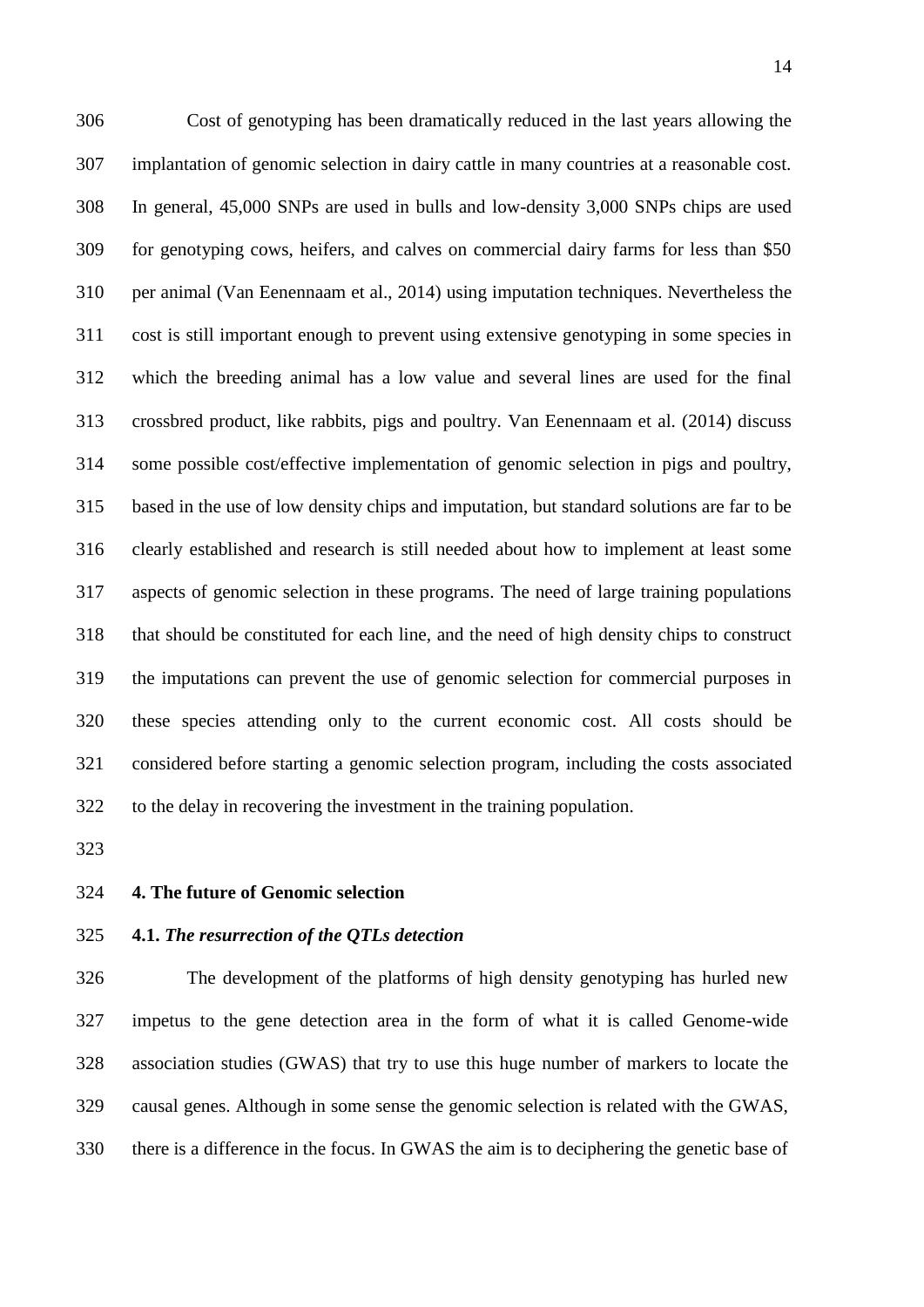quantitative traits whereas in genomic selection the objective is to predict the genetic values of candidates to selection to choose the parents of the next generation. The GWAS strategies are now being implemented in livestock species although for the moment only have been successful in traits controlled by one or few genes, as the gene MITF that cause the white spots in dogs or the SLC65 and ABCA12 that cause the congenital muscular dystocia in cattle.

 The large amount of GWAS studies in the last years, particularly in human genetics, has been followed by some disappointment when many of the association of important traits with SNPs disappeared when using larger samples or more detailed studies. Excessive expectations of GWAS results are generated by different causes. One of them is the lack of major genes determining most of the traits of interest, it seems that most traits are determined by many genes of small effects and large effect genes are usually fixed in selected populations. Another reason is the misinterpretation of the amount of evidence provided by statistical tests. In a recent paper, using Bayesian theory Johnson (2013) showed that in order to obtain an evidence of 95% of probability, the P-value needed is about 0.005; if multiple test techniques are applied for individual P-values of 0.005, many SNP associations would disappear. Even the meaning of the P- values offered by GWAS studied has been questioned due to the bias introduced by ignoring the linkage disequilibrium among all markers and all causal genes; this bias also overestimates the variance explained by the gene detected by GWAS (Gianola et al., 2013). Another problem of GWAS studies derive from the fact that linkage disequilibrium can be produced by statistical association between a SNP and a causal gene instead of by real linkage between the SNP and the gene; i.e., a SNP can be in linkage disequilibrium with a causal gene although they are in different chromosomes.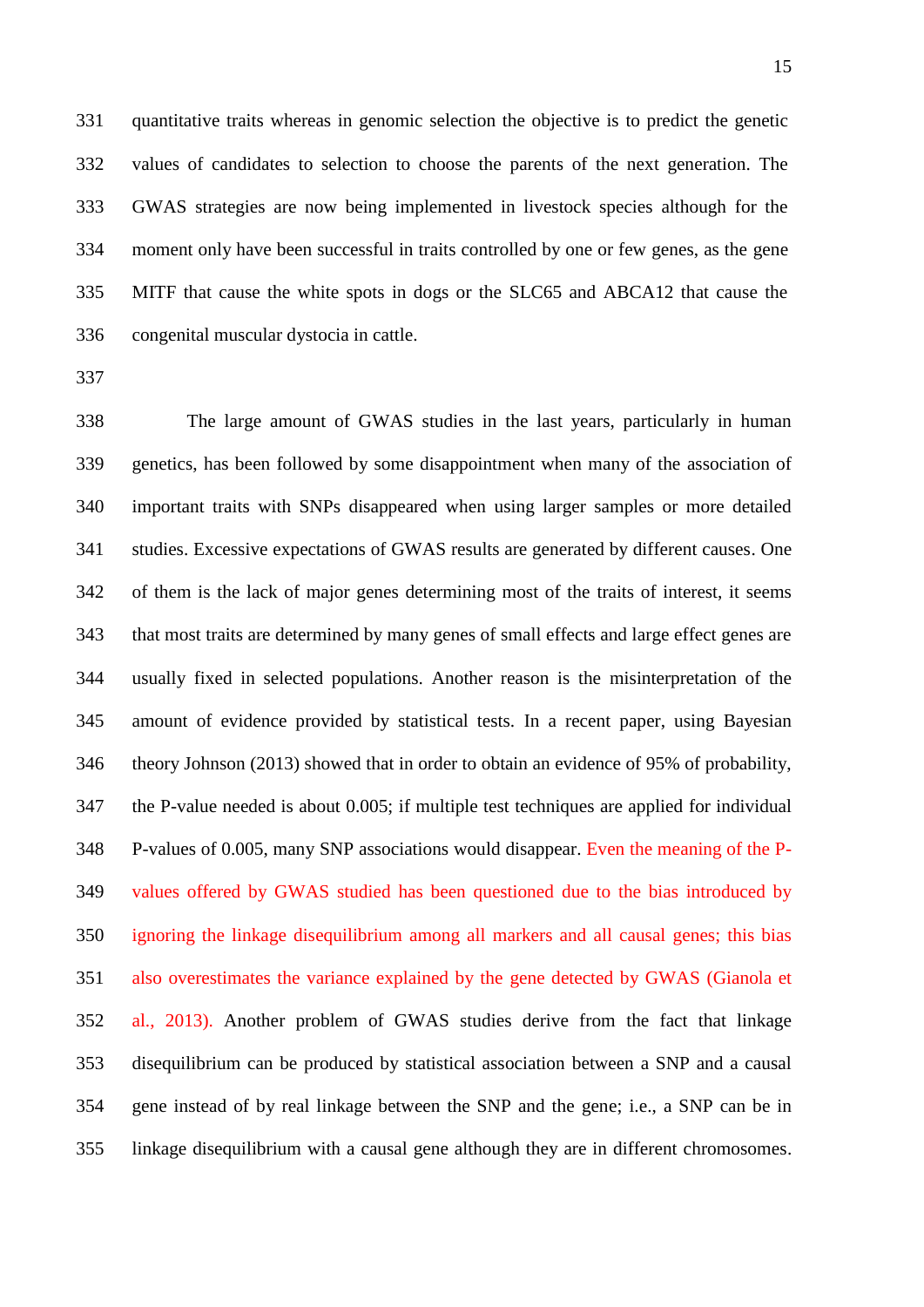A list of criticism of GWAS has been recently reviewed by Visscher et al. (2012), and some limitations and pitfalls in the analyses have been commented by Wray et al. (2013); nevertheless, the conclusion of Visscher et al. (2012) is that the balance of GWAS is clearly positive in human medicine. As the amount of genotypic data gathered for genomic selection increase exponentially, it may happens that in the future more weight will be given to SNPs associated with known genes and less weight to others that seem to be irrelevant, as some methods of genomic selection propose.

#### **4.2.** *New challenges*

 A final challenge would be to introduce in the genomic prediction equations other sources of variation:

 a) *Variation in copy number (CVN)*: Variation in copy number (CNV) refers to a segment of DNA in which copy-number differences have been found by comparison between two or more genomes.

 b) *MicroRNAs (miRNA)*: MicroRNAs are single-stranded RNA molecules of 21- 23 nucleotides in length, which regulate gene expression.

 c) *Transcriptomics*: Transcriptomics could identify important genetic variation based indifferences in gene expression and proteomics will study the differences in proteins.

 d) *Metabolomics*: Metabolomics refers to the description of the set of small- molecule metabolites (such as metabolic intermediates, hormones and other signaling molecules, and secondary metabolites) that are found in different individuals and species.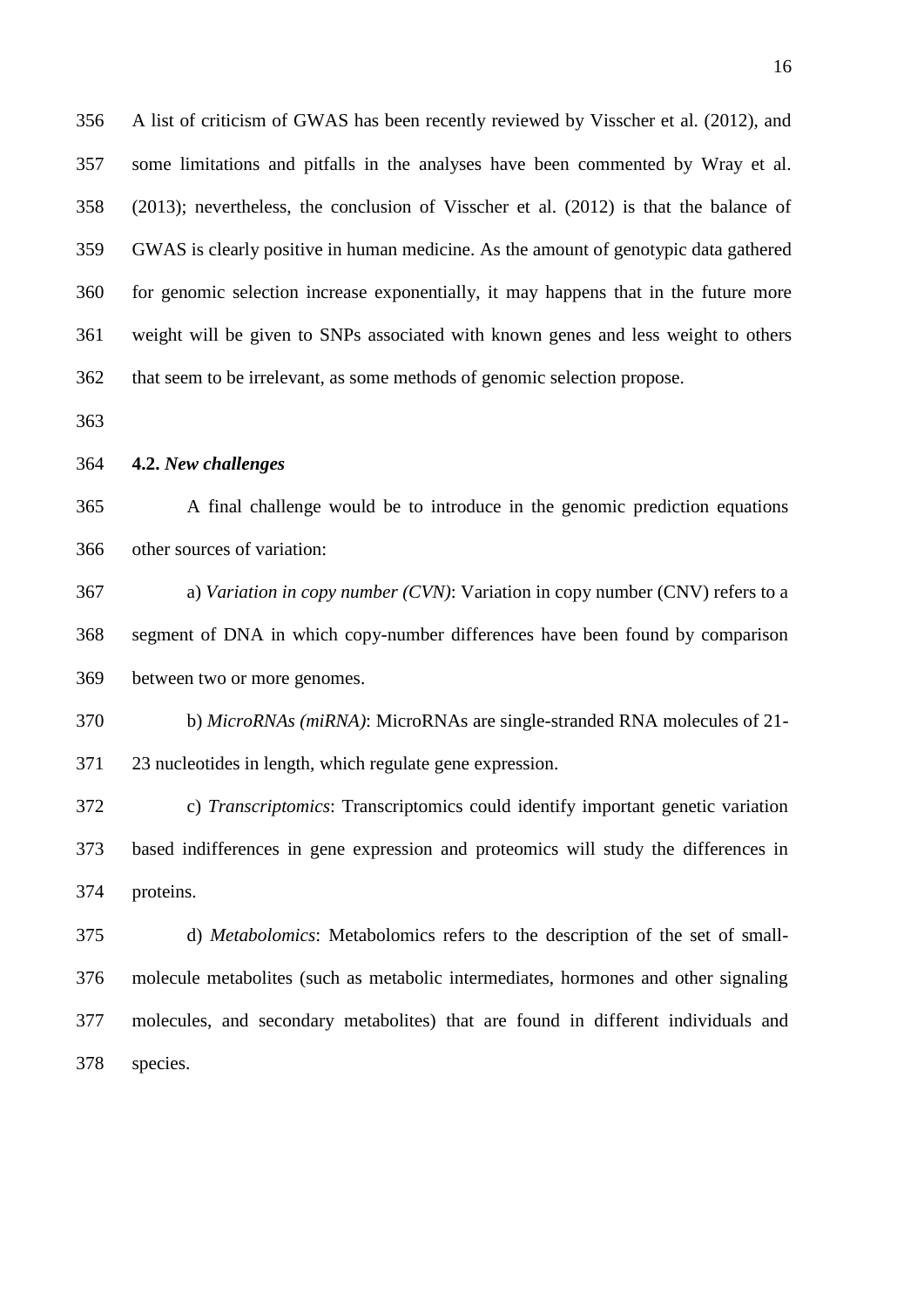| 379 | e) <i>Epigenetics</i> : There is growing evidence that heritable variation in important |
|-----|-----------------------------------------------------------------------------------------|
| 380 | phenotypic traits can also be caused by variation in epigenetic modifications of the    |
| 381 | genome that sometimes could be heritable.                                               |
| 382 |                                                                                         |
| 383 | <b>Acknowledgements</b>                                                                 |
| 384 | This work was partially funded by the Ministerio de Economía y Competitividad,          |
| 385 | Spain (Projects AGL2011-29831-C03-01 and CGL2012-39861-C02-02). We are                  |
| 386 | grateful to Dr. Saif Agha for his useful comments.                                      |
| 387 |                                                                                         |
| 388 | <b>References</b>                                                                       |
| 389 | Andersson, L., Haley, C.S., Ellegren, H., Knott, S., Johansson, M., Andersson, K.,      |
| 390 | Andersson-Eklund, L., Edfors-ilja, I., Fredholm, M., Hansson, I., Hakansson, J.         |
| 391 | 1994. Genetic mapping of Quantitative Trait Loci for growth and fatness in              |
| 392 | pigs. Science, 263:1771-1774                                                            |
| 393 | Andersson, L. Genetic dissection of phenotypic diversity in farm animals. Nat. Rev.     |
| 394 | Genet. 2: 130-138.                                                                      |
| 395 | Berry, D.P., Kearney, J.F. 2011. Imputation of genotypes from low- to high-density      |
| 396 | genotyping platforms and implications for genomic selection. Animal 5: 1162–            |
| 397 | 1169.                                                                                   |
| 398 | Blasco, A.; Bidanel, J.P.; Haley, C. 1995. Genetics and Neonatal survival. En: The      |
| 399 | neonatal pig. Development and survival. M.Varley (Ed.) C.A.B.I. Wallingford,            |
| 400 | UK.                                                                                     |
| 401 | Chen, C.Y., Misztal, I., Aguilar, I., Tsuruta, S., Meuwissen, T.H.E., Aggrey, S.E.,     |
| 402 | Wing, T., Muir W.M. 2012. Genome-wide marker-assisted selection combining               |
|     |                                                                                         |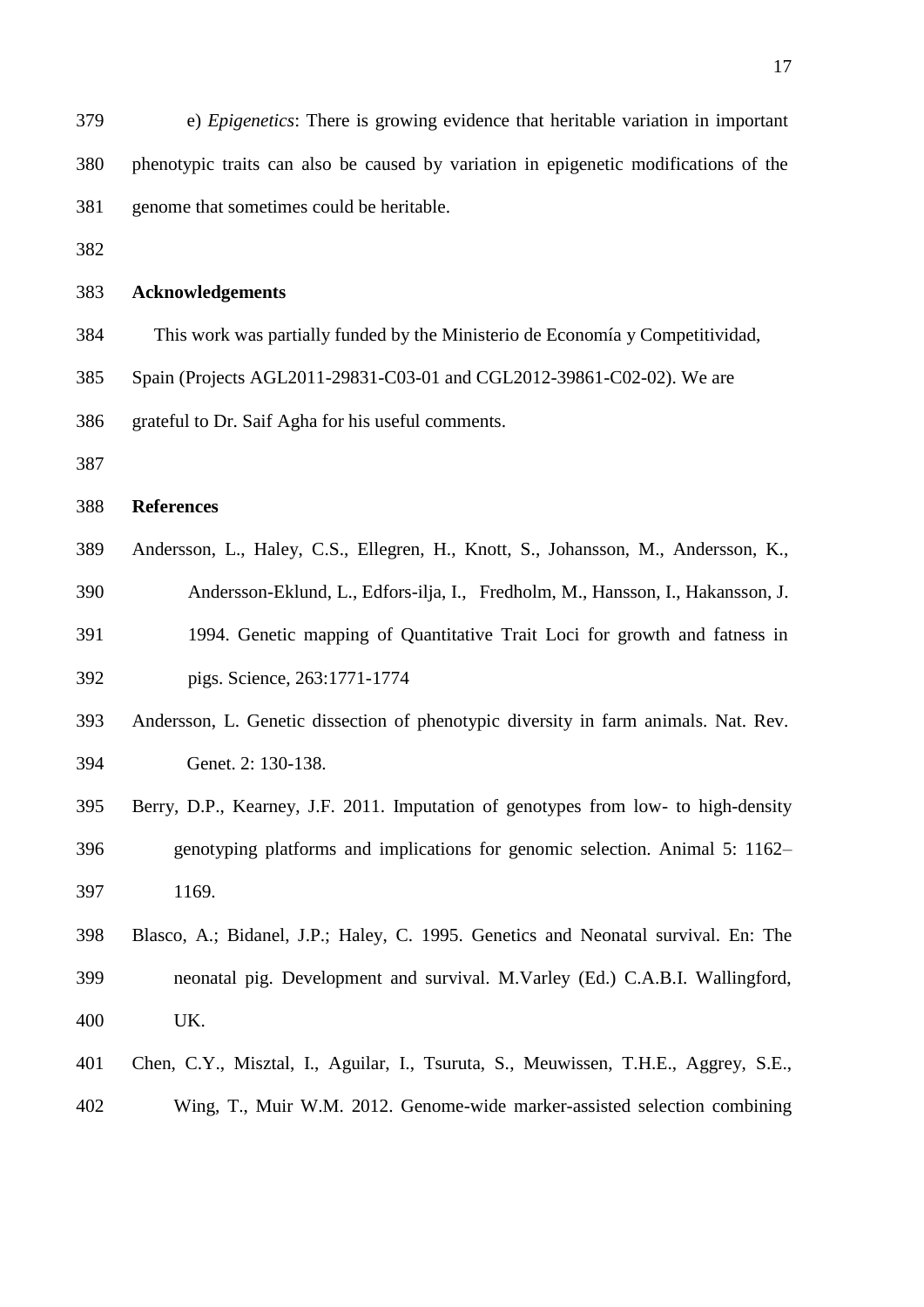- all pedigree phenotypic information with genotypic data in one step: An example using broiler chickens.
- Cleveland, M.A., Hickey, J.M. 2013. Practical implementation of cost-effective genomic selection in commercial pig breeding using imputation. J. Anim. Sci. 91:3583-3592.
- Dekkers, J. 2004. Commercial application of marker- and gene-assisted selection
- in livestock: Strategies and lessons. J. Anim. Sci. 82 (E. Suppl.):E313–E328.
- García-Cortés, L.A., Legarra, A., Toro, M.A. 2014. The coefficient of dominance is not (always) estimable with biallelic markers. J. Anim. Bred. Genet. (in press)
- Gianola, D., Hospital, F, Verrier, E. 2013. Contribution of an additive locus to genetic
- variance when inheritance is multi-factorial with implications on interpretation of GWAS. Theor Appl Genet 126: 1457–1472.
- Goerges, M. 2007. Mapping, Fine Mapping, and Molecular Dissection of Quantitative
- Trait Loci in Domestic Animals**.** Ann**.** Rev**.** Genom**.**Hum**.** Genet**.** 8: 131-162
- Goddard, M.E., Hayes, B. 2009. Mapping genes for complex traits in domestic animals and their use in breeding programmes. Nat. Rev. Genet. 10: 381-391.
- 
- González-Recio, O., Gianola, D., Rosa, G.J.M. 2009 Genome-assisted prediction of a quantitative trait measured in parents and progeny: application to food conversion rate in chickens. Genet. Sel. Evol. 41:3.
- Haberland, A.M., Pimentel, E.C.G., Ytournel, F., Erbe, M., Simianer, H. 2013. Interplay between heritability, genetic correlation and economic weighting in a selection index with and without genomic information. J. Anim. Breed. Genet. 130: 456– 467.
- Ibañez, N., Blasco, A. 2011. Modifying growth curve parameters by multitrait genomic selection. J. Anim. Sci. 89: 661–668.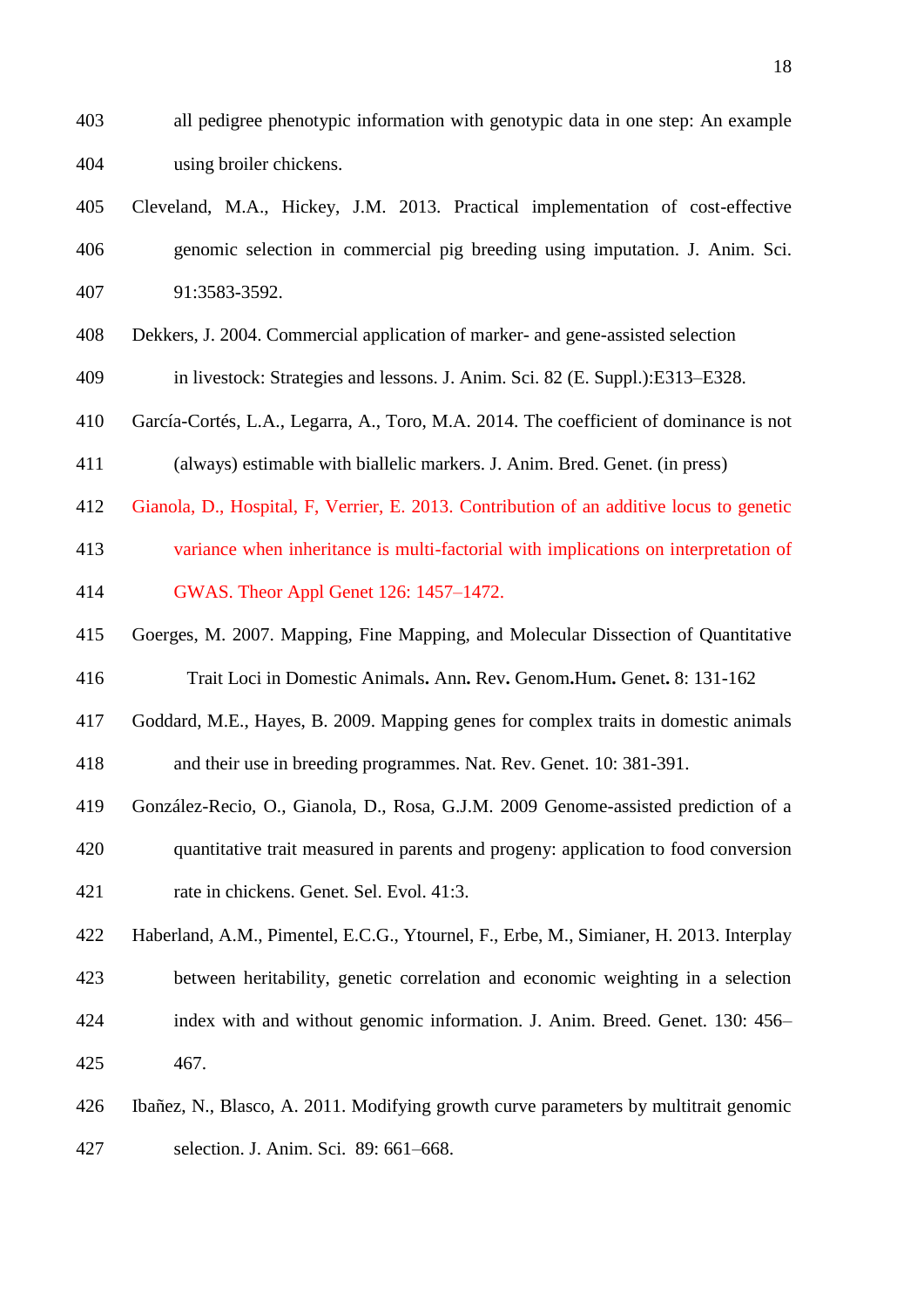- Johnson, V.E. 2013. Revised standards for statistical evidence. Proc. Nat. Acad. Sci. 110: 19313–19317.
- Lande, R., Thompson, R. 1994. Efficiency of Marker-assisted selection in the improvement of quantitative traits. Genetics124: 743-756.
- Lamberson W.R, Johnson R.K., Zimmerman D.R., Long L.E. 1991. Direct responses to
- selection for increased litter size, decreased age at puberty, or random selection following selection for ovulation rate in swine. J. Anim. Sci. 69: 3129-3143.
- Legarra, A., Aguilar, I., Misztal, I. 2009. A relationship matrix including full pedigree and genomic information. J. Dairy Sci. 92: 4656–4663.
- Legarra, A., Ducrocq, V., 2012. Computational strategies for national integration of phenotypic, genomic, and pedigree data in a single-step best linear unbiased prediction. J. of Dairy Sci. 95: 4629–4645.
- Lillehammer, M., Meuwissen, T.H.E., Sonesson, A.K. 2013. Genomic selection for two traits in a maternal pig breeding scheme. J. Anim. Sci. 91: 3079-3087.
- Meuwissen, T.H.E. 2009. Accuracy of breeding values of 'unrelated' individuals predicted by dense SNP genotyping. Genet. Sel. Evol. 41:35.
- Meuwissen, T.H.E., Goddard, M.E. 2010. Accurate prediction of genetic values for complex traits by whole genome re-sequencing. Genetics 185: 623-631.
- Meuwissen, T.H.E., Hayes, B.J., Goddard, M.E. 2001. Prediction of total genetic value using genome-wide dense marker maps. Genetics 157: 219-229.
- Neimann-Sorensen, A. and Robertson, A.1961. The association between blood groups and several production characters in three Danish cattle breeds. Acta Agri. Scand. 11:163-196.
- Ober, U., Ayroles, J.F., Stone, E.A., Richards, S., Zhu, D., Gibbs, R.A., Stricker, C., Gianola, D., Schlather, M., Mackay, T.F.C., Simianer, H. 2012. Using whole-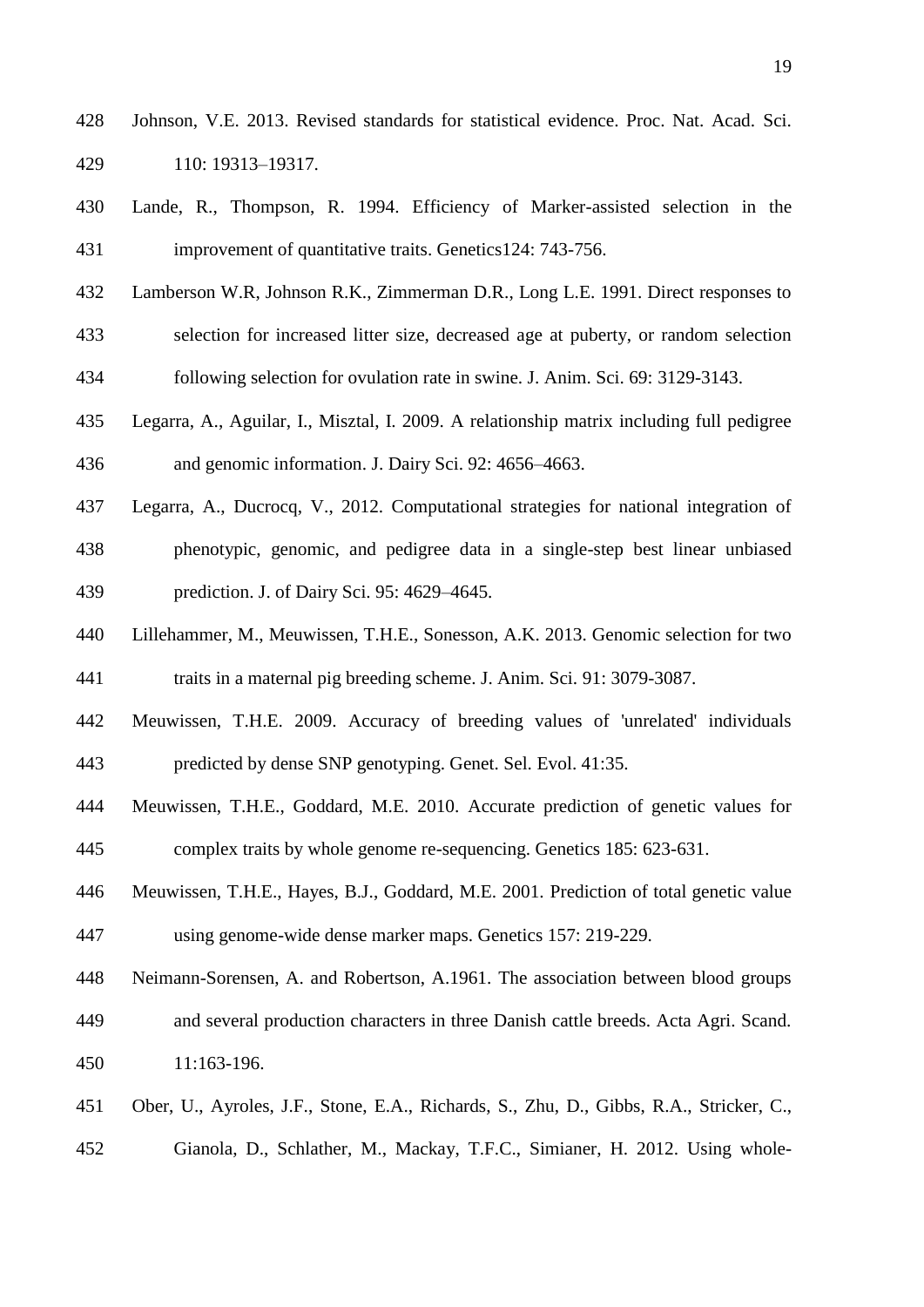- genome sequence data to predict quantitative trait phenotypes in drosophila melanogaster. PloS Genetics 8: e1002685.
- Patry, C., Ducrocq, V. 2011. Evidence of biases in genetic evaluations due to genomic preselection in dairy cattle. J. Dairy Sci. 94 :1011–1020.
- Patry, C., Jorjani, H., Ducrocq V. 2013. Effects of a national genomic preselection on the international genetic evaluations. J. Dairy Sci. 96: 3272–3284.
- Pérez-Enciso, M. 2014. Genomic relationship computed from either next-generation sequence or array SNP data. J. Anim. Breed. Genetics (in press)
- Piles, M, Santacreu, M.A., Blasco, A., Sanchez, J.P. 2014. Genetics of reproduction. In :
- Fontatnesi, L., Garreau, H. (Ed). The genetics of the rabbit. CABI. Wallingford. UK.
- Smith, C., Smith, D.J. 1993. The need for close linkages in markers-assisted selection for economic merit in livestock. Anim. Breed. Abst. 61: 197-204.
- Sonesson, A.K., Meuwissen T.H.E. 2009. Testing strategies for genomic selection in aquaculture breeding programs. Genet. Sel. Evol. 41:37.
- Van Eenennaam, A.L., Weigel, K.A., Young, A.E., Cleveland M.C. Amy E., Dekkers
- J.C.M. 2014. , Applied Animal Genomics: Results from the Field. Annu. Rev.
- Anim. Biosci. 2014. 2: 9.1–9.35.
- Visscher, P.M., Brown, M.A., McCarthy, M.I., Yang, J. 2012. Five Years of GWAS Discovery. Amer. J. Human Genet. 90: 7–24.
- Welmann, R., Preuss, S., Tholen, E., Heinkel, J., Wimmers, K., Bennewitz, J. 2013.
- Genomic selection using low density marker panels with application to a sire line
- in pigs. Genet. Sel. Evol. 45:28.